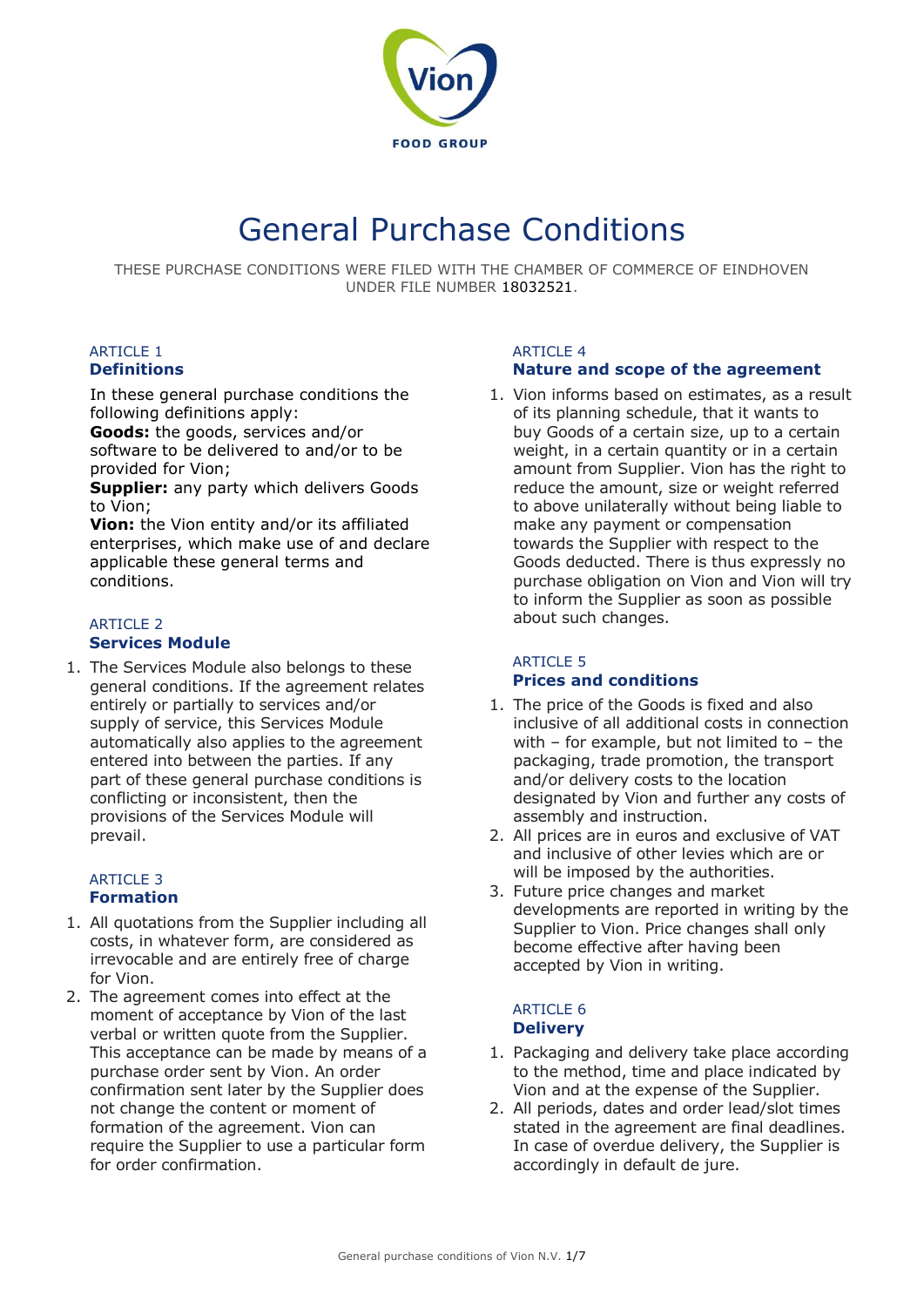

- 3. Goods must comply with all applicable laws and, insofar as required, or if applicable, be provided with a clearly legible use-by date. The contents of each batch of the same goods – including the applicable use-by date – must be clearly indicated on the outside.
- 4. In no event any costs for and/or deposit on packaging, including packets, crates and suchlike will be charged by the Supplier. The Supplier must continually adapt the repackaging to the most recent environmental requirements, as well as use or consume as little packaging material as possible.
- 5. All deliveries by Supplier to Vion are based on the most recent Incoterms: Delivery Duty Paid (DDP). The ownership and risk of the relevant Goods passes to Vion immediately after the Goods are delivered.

#### ARTICLE 7 **Payment**

- 1. The Supplier will invoice Vion after the date of receipt and approval of the Goods in accordance with the regulations of Vion.
- 2. Payment by Vion will take place after 60 days after receipt and approval of the Goods and receipt of the related invoice and accompanying documents.
- 3. Payment by Vion takes place once a week.
- 4. Vion can at any time settle an amount owed by it to a payment owed by the Supplier to Vion or to another company belonging to the Vion group, for whatever reason and regardless of the currency in question.
- 5. In the event of a situation as referred to in article 13 a to g, Vion's claim on the Supplier shall be immediately due and payable.

#### ARTICLE 8 **Quality**

- 1. The Supplier guarantees that the Goods supplied meet all applicable laws as well as all agreed requirements and specifications.
- 2. Vion is entitled to inspect the Goods or have them inspected, at the expense of the Supplier, unless the supplied Goods – according to the inspection – meet the agreed requirements and specifications.
- 3. Vion will lodge a complaint with the Supplier within a reasonable period after the defaults in/of the Goods became evident to Vion. If Vion and the Supplier cannot come to an agreement on the matter, Vion is entitled to have an independent investigation performed, at the expense of the Supplier, unless the supplied Goods – according to the independent investigation – prove not to have any defaults and meet all applicable laws as well as all requirements and specifications.

## ARTICLE 9 **Liability and Insurance**

- 1. Supplier indemnifies Vion against all costs, damage and interests which might arise for Vion:
- a. by reason of a default in/of Goods;
- b. as the direct or indirect consequence of legal proceedings instituted against Vion by third parties concerning the performance of the agreement;
- c. as a direct or indirect consequence of claims of its buyers concerning the non-delivery, overdue delivery or faulty delivery to these buyers, as a result of the non-delivery, overdue delivery or faulty delivery to Vion by the Supplier;
- d. as a result of the Supplier being noncompliant to applicable laws and regulations.
- 2. The Supplier assists Vion in and out of court and at the request of Vion, to join as party at its own expense in a third party action.
- 3. Vion will never be liable for loss in whatever form, except in the case of willful misconduct or gross negligence on the part of the persons entrusted with management at Vion.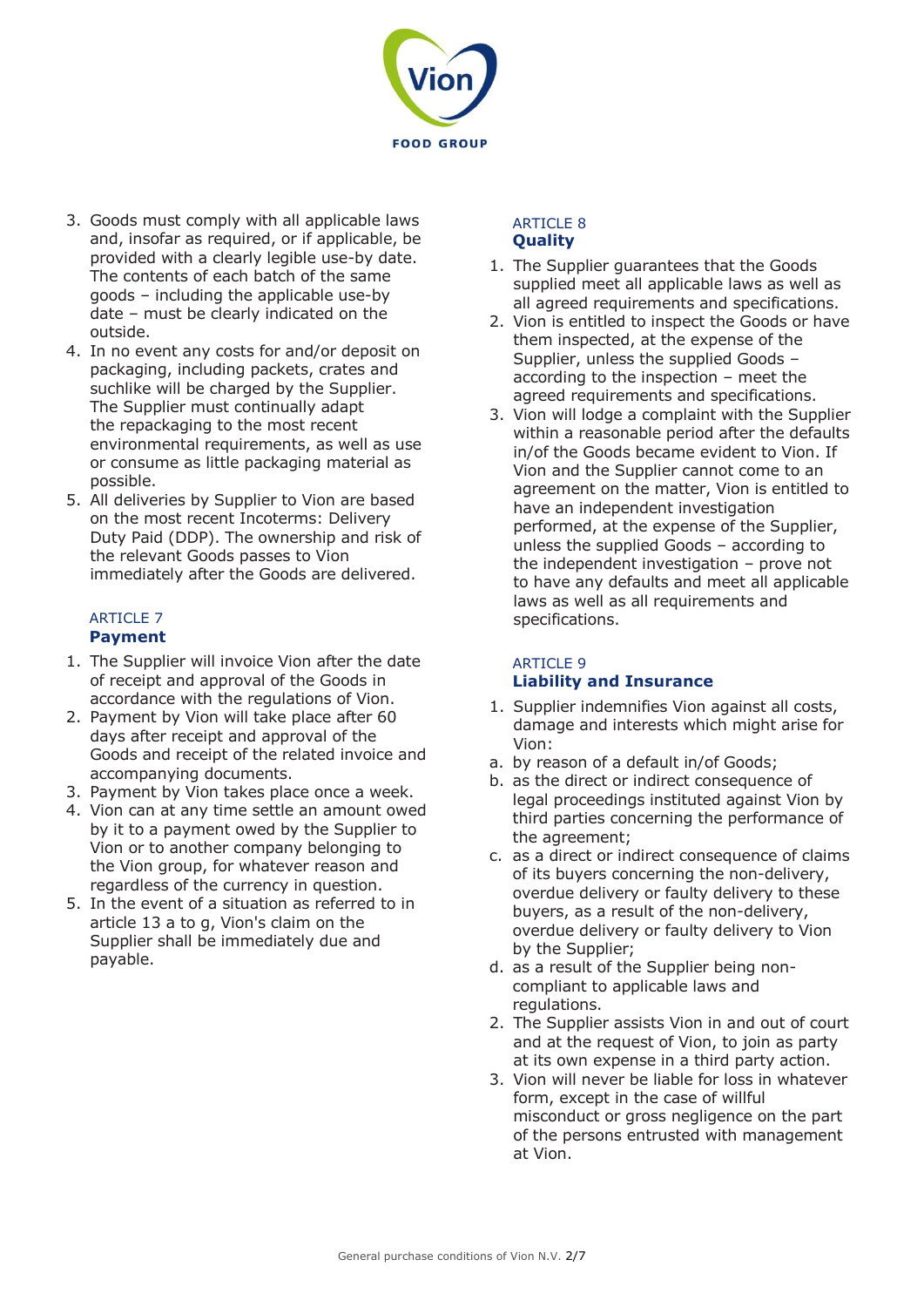

- 4. Notwithstanding the provisions of the previous paragraph, any liability of Vion for operational losses, other consequential loss and/or loss resulting from willful misconduct or gross negligence on the part of Vion's employees is expressly excluded.
- 5. The Supplier must insure itself adequately against the customary risks, including but not limited to fire, theft, water damage, and product liability. Immediately upon request of Vion, Supplier shall submit to Vion a copy or copies of the insurance policy or policies with a minimum cover of EUR 1,500,000. All claims by the Supplier against the insurers relating to matters arising by virtue of the aforementioned insurance policies shall, at such a time as Vion indicates that it so wishes, be pledged by the Supplier to Vion. The Supplier declares that these claims are not encumbered in favor of any third party.

## ARTICLE 10 **Force majeure**

- 1. In these general conditions force majeure means any circumstance beyond the control of Vion, even if it could have been anticipated at the time of conclusion of the agreement, which temporarily or permanently prevents performance of the agreement, as well as, insofar as not already included therein, war, war risk, civil war, riot, strike, exclusion of workers, transport difficulties, fire and/or serious disruptions to the operations of Vion or its supplier(s) or other third parties engaged by Vion, as well as (animal) illnesses, epidemics which have broken out and situations of changed legislation and regulations including veterinary decisions, which affect the performance of the obligations of Vion.
- 2. In the event of force majeure, Vion is exempted during the period of force majeure from all its obligations under the agreement with the Supplier, without any duty to pay compensation to the Supplier.

#### ARTICLE 11 **Confidentiality**

- 1. The Supplier undertakes to maintain strict confidentiality of all information from and about Vion which has come or been brought to its knowledge in whatever way pursuant to or in connection with the agreement entered into between the parties.
- 2. Neither of the parties shall, without prior written permission from the other party, report the agreement in publications or advertisements. The Supplier undertakes to provide to Vion, immediately on request, all information which it possesses in the context of the performance of the agreement, including any copies made thereof without further costs being involved in this. This obligation remains fully in force also after the termination or dissolution of the agreement. The Supplier is obliged to impose the obligation of confidentiality referred to in this article on its employees/ subordinates and third parties who necessarily obtain or bear knowledge of the information referred to in the previous paragraph and guarantees that those employees/ subordinates and third parties will comply with this obligation. This clause is also intended as a third-party clause for the benefit of Vion.
- 3. All information, the request for quotation, sketches, diagrams, models, designs, specifications, data, documents and other business information which Vion provides to the Supplier and/or produces in the context of the (formation of the) agreement may not be used by the Supplier in any other way than for the purpose for which they were made available to it by Vion and remain at all times the property of Vion.

#### ARTICLE 12 **Intellectual property rights**

1. If intellectual property rights are attached to the Goods and services or accompanying documentation and materials supplied, Vion receives the right of use thereof free of charge by means of a non-exclusive, worldwide, perpetual licence, all this with the right of granting sublicences. This right of use comprises the permission to perform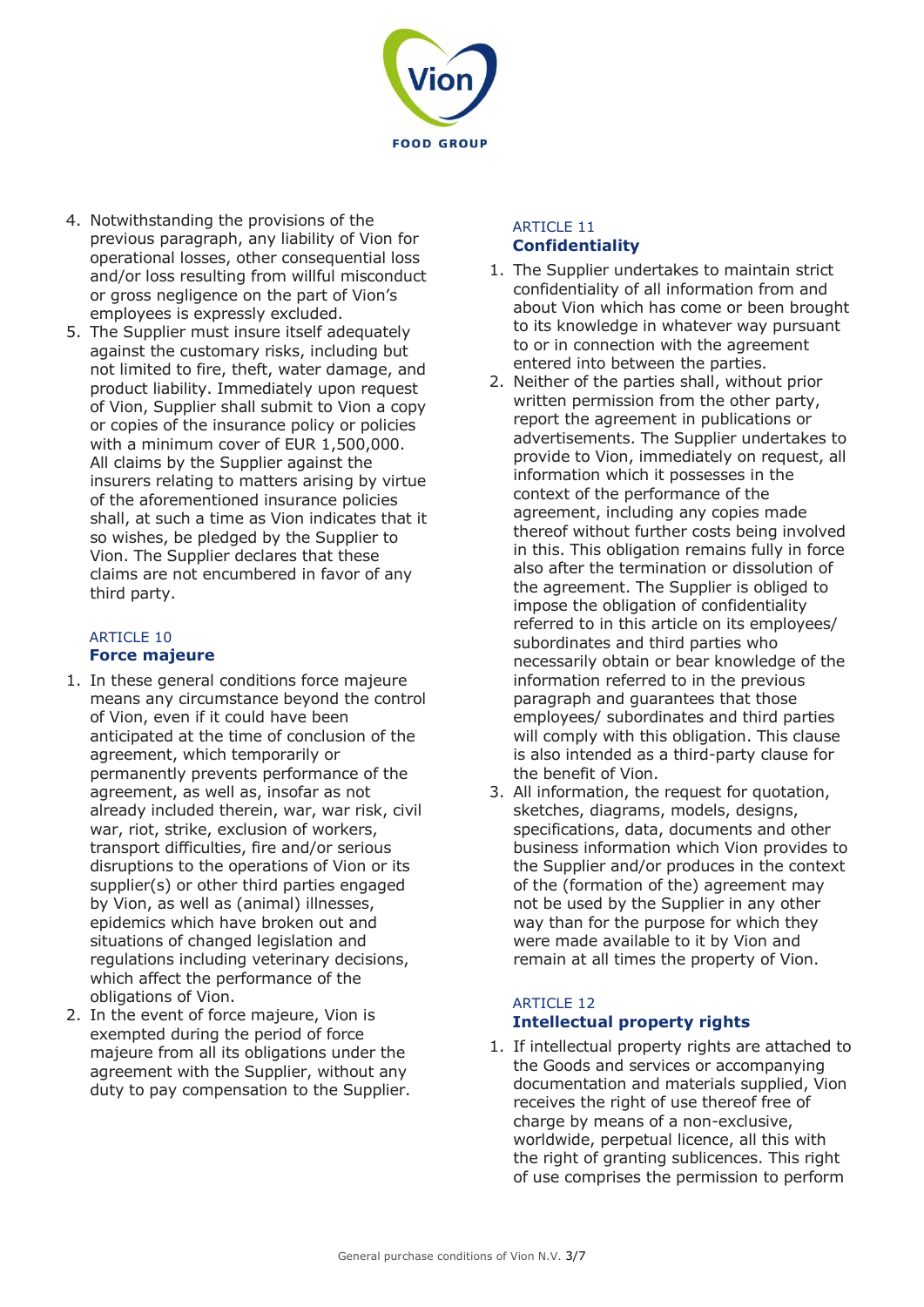

or have performed all copyright-protected rights with respect to or in connection with the use of the Goods and services supplied by or for Vion regardless of the manner and form, under condition that this takes place in the context of the normal activities of Vion.

- 2. All rights of intellectual property which arise as a result of the performance of the supply by the Supplier or its staff belong to Vion.
- 3. Insofar as actions are required for the transfer of such rights the Supplier shall, immediately upon request by Vion, cooperate in the transfer of such rights without laying down further conditions.
- 4. The Supplier indemnifies Vion against claims in connection with breach of intellectual property rights by third parties and similar claims such as with respect to knowledge and expertise or unauthorised competition. The Supplier is obliged to do everything that is necessary for taking all steps which can contribute to the prevention of stagnation at Vion and to the limitation of the extra costs to be incurred or damage to be suffered by Vion in this connection, all this at the expense of the Supplier.

#### ARTICLE 13 **Termination**

- 1. Vion can without prejudice to its right to compensation – terminate an agreement with the Supplier, with immediate effect, without Vion being obliged to pay any compensation to the Supplier on this matter:
- a. in the event of failure by the Supplier to meet any obligation towards Vion;
- b. if prejudgment attachment or executory attachment is levied against the Supplier;
- c. if the Supplier applies for a moratorium or a moratorium is granted to the Supplier, or if the Supplier offers a composition to its creditors, dies or discontinues the business;
- d. in the event of the (request for) bankruptcy of the Supplier;
- e. in the event of guardianship, cessation, liquidation of the Supplier, full or partial transfer or (undisclosed) pledge of his business and/or of any business assets and/or business claims;
- f. in the event of force majeure on the part of the Supplier;
- g. in the event of change of control at the Supplier;
- 2. If the agreement has the character of a continuing performance contract *(duurovereenkomst)*, it can be terminated at any time by Vion with due observance of a notice period of (sixty) 60 days.
- 3. If Vion has entered into two or more related agreements with the Supplier, Vion may also terminate the other agreement(s) in the manner specified in this article.

#### ARTICLE 14 **General**

- 1. The Supplier is not entitled without prior written permission from Vion to transfer and/or outsource its rights and obligations under the agreement fully or partially to third parties (*goederenrechtelijke werking*  as set out in 3:83 paragraph 2 Dutch Civil Code).
- 2. If one or more provisions of these general purchase conditions are void or not enforceable in other respects, the remaining provisions will remain unimpaired. The void provision(s) in question will be replaced automatically by a provision which approximates the void provision(s) as closely as possible.
- 3. The business principles mentioned in the Code of Conduct of Vion are an integral part of the agreement between Vion and the Supplier. The Supplier must ensure to fully comply to these business principles. The most recent version of the Code of Conduct of Vion can be found at [www.vionfood.com.](http://www.vionfood.com/)  Vion is entitled to modify the Code of Conduct unilaterally, if Vion considers it necessary.
- 4. The Supplier must cooperate immediately and unconditionally in order to make Vion and/or any independent third party able to check if Supplier meets all applicable laws and regulations as well as all agreed requirements.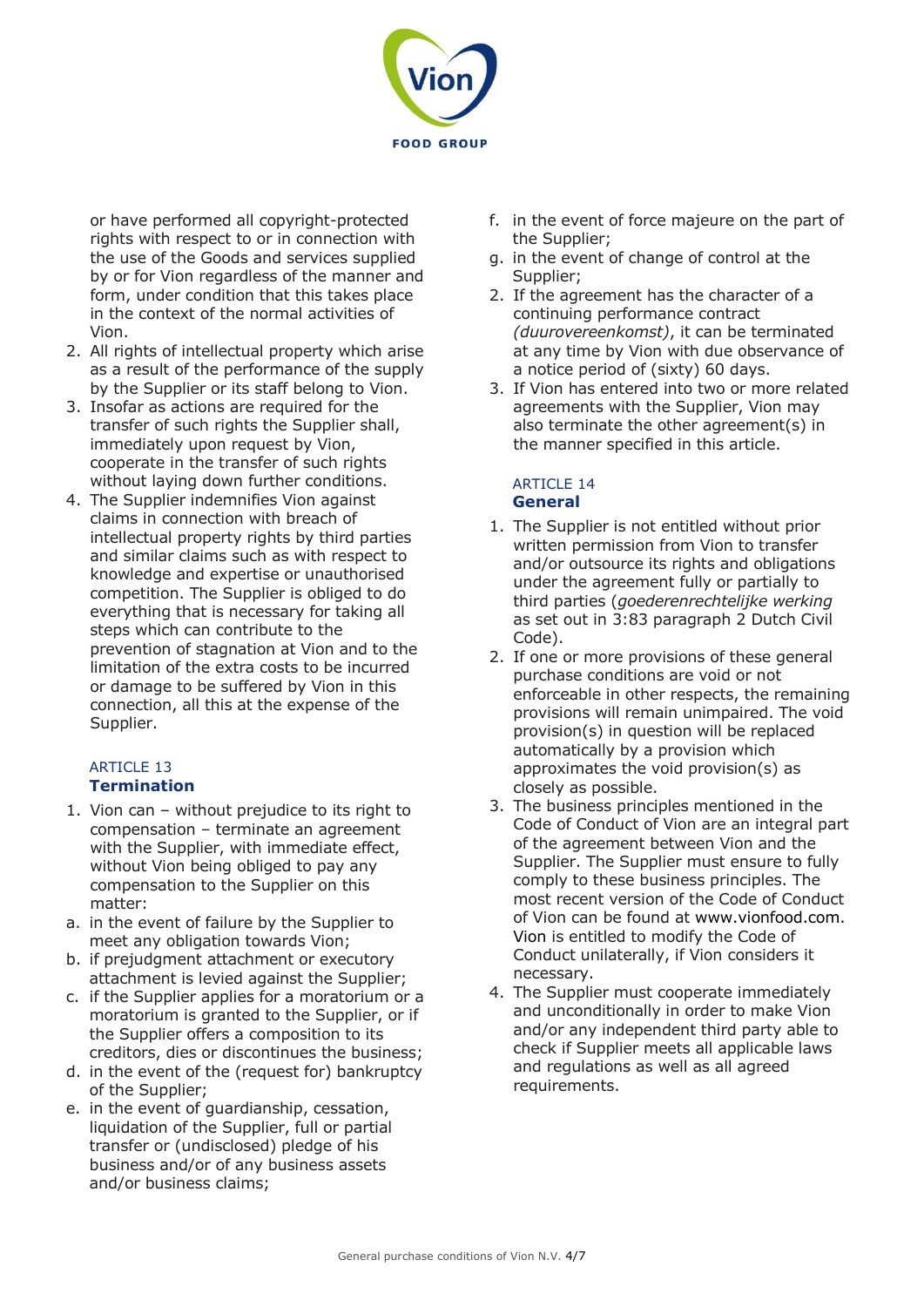

#### ARTICLE 15 **Applicable law and competent court**

- 1. All quotations, order confirmations and agreements are exclusively governed by Dutch law. The provisions of the Vienna Sales Convention on Contracts for the International Sale of Goods are not applicable.
- 2. Any disputes between Vion and the Supplier will in the first instance only be submitted to the competent court of Oost-Brabant, located in 's Hertogenbosch.

## SERVICES MODULE

## ARTICLE 16

## **Supplementary definitions**

**Provision of service/Services:** services as defined in the agreement, purchase order or quotation.

## ARTICLE 17

## **Services**

- 1. Vion can change the location where the work must take place, provided that this is made known to the Supplier no later than three (3) working days before the start of the change. If the change results demonstrably in higher costs for the Supplier, they may be eligible for compensation after mutual consultation. In the opposite case, Vion is entitled to a corresponding reduction of the compensation.
- 2. If Vion entered into the agreement with a view to its performance by one or more specific persons, the Supplier ensures that those persons actually are and remain charged with its performance.
- 3. The daily management and supervision of the performance of the Services are vested in the Supplier.
- 4. The Supplier meets all laws and regulations regarding working conditions and, if applicable, the collective labor agreement.
- 5. The Supplier lays down in writing all terms and conditions of employment.
- 6. The Supplier ensures that his staff is able to identify themselves with an official document that is recognized as valid in the applicable national laws and regulations.

#### ARTICLE 18 **Replacement of Staff at Supplier**

- 1. The Supplier replaces staff only with prior permission from Vion. Vion does not refuse permission on unreasonable grounds and can attach conditions to this.
- 2. If staff are replaced, the Supplier does not charge any costs related to this to Vion.
- 3. When staff are replaced, the Supplier makes staff available at the same rate who are at least equivalent to the originally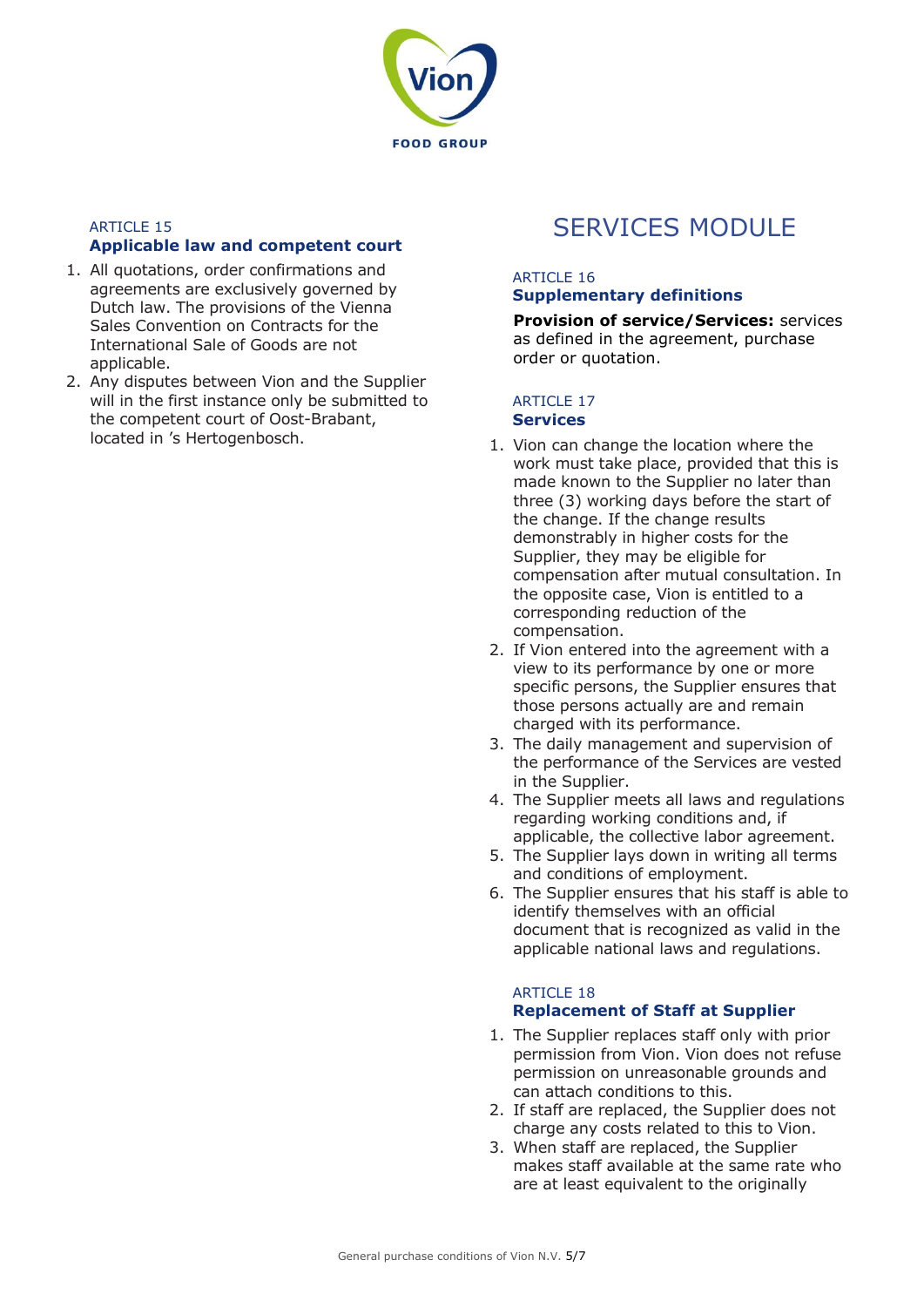

deployed staff as far as expertise, education and experience are concerned.

4. Immediately upon request by Vion, the Supplier must organise the adequate replacement of staff, if Vion has the reasonable suspicion that the member of staff in question of the Supplier shall (be able to) engage in activities which (can) damage Vion.

### ARTICLE 19 **Subcontracting**

- 1. In the performance of the agreement, the Supplier may only make use of the services of third parties with the prior written permission of Vion. Vion can impose further conditions to this permission. The subcontractor of the Supplier in his turn is not allowed to make use of a subcontractor. The Supplier must state this requirement in any agreement with any subcontractor. This provision is a third parties' clause *(derdenbeding)* as set out in 6:253 Dutch Civil Code.
- 2. Permission from Vion does not affect the Supplier's own responsibility and liability for the performance of its obligations under the agreement and the obligations pursuant to the applicable legislation.
- 3. The Supplier checks the subcontractor on registration in the Chamber of Commerce business register *(Kamer van Koophandel)*  in the Netherlands or a foreign equivalent and on the required permits.
- 4. The Supplier imposes all obligations on the basis of the agreement with Vion on the subcontractor, which he might use for the (partial) execution of the agreement.

#### ARTICLE 20 **Secondment**

- 1. The articles 20 to article 23 are applicable when secondment is explicitly agreed between parties.
- 2. Working days and times of the staff made available by the Supplier are equal to those of the staff of Vion at the location in question.

3. Overtime is applicable when, at the request of Vion, work is performed outside of the working days and times as referred to in the previous paragraph. Work following on from the working times referred to in that article for no more than half an hour is not designated as overtime.

#### ARTICLE 21 **Leave and costs of Supplier**

- 1. Staff of the Supplier take leave after consultation with Vion and taking the normal progress of the work into consideration.
- 2. Leave taken by staff of the Supplier is not at the cost of Vion.
- 3. Solely costs of and time concerning courses for staff of Supplier, which are followed at the explicit request of Vion, are payable by Vion.
- 4. Travel time and length of stay and travel and subsistence expenses of staff of Supplier are not at the cost of Vion.
- 5. Vion can designate a number of days per year on which its business is closed.

#### ARTICLE 22 **Indemnification and liability**

- 1. Supplier indemnifies Vion against claims by the staff of Supplier based on the alleged existence of an employment contract with Vion.
- 2. Supplier indemnifies Vion against liability for the income tax, social security contributions and VAT tax which are or shall be owed by Supplier or by third parties engaged by Supplier in connection with the performance of the agreement.
- 3. Upon undertaking the work and subsequently each successive calendar year, Supplier will immediately on request submit to Vion a statement from the Tax and Customs Administration and/or the Employee Insurance Agency (UWV) concerning the payment history, which also specifies that payment of taxes and national insurance contributions has taken place with respect to the staff employed by the Supplier and/or third parties engaged by the Supplier. Non-compliance with this obligation entitles Vion to terminate the